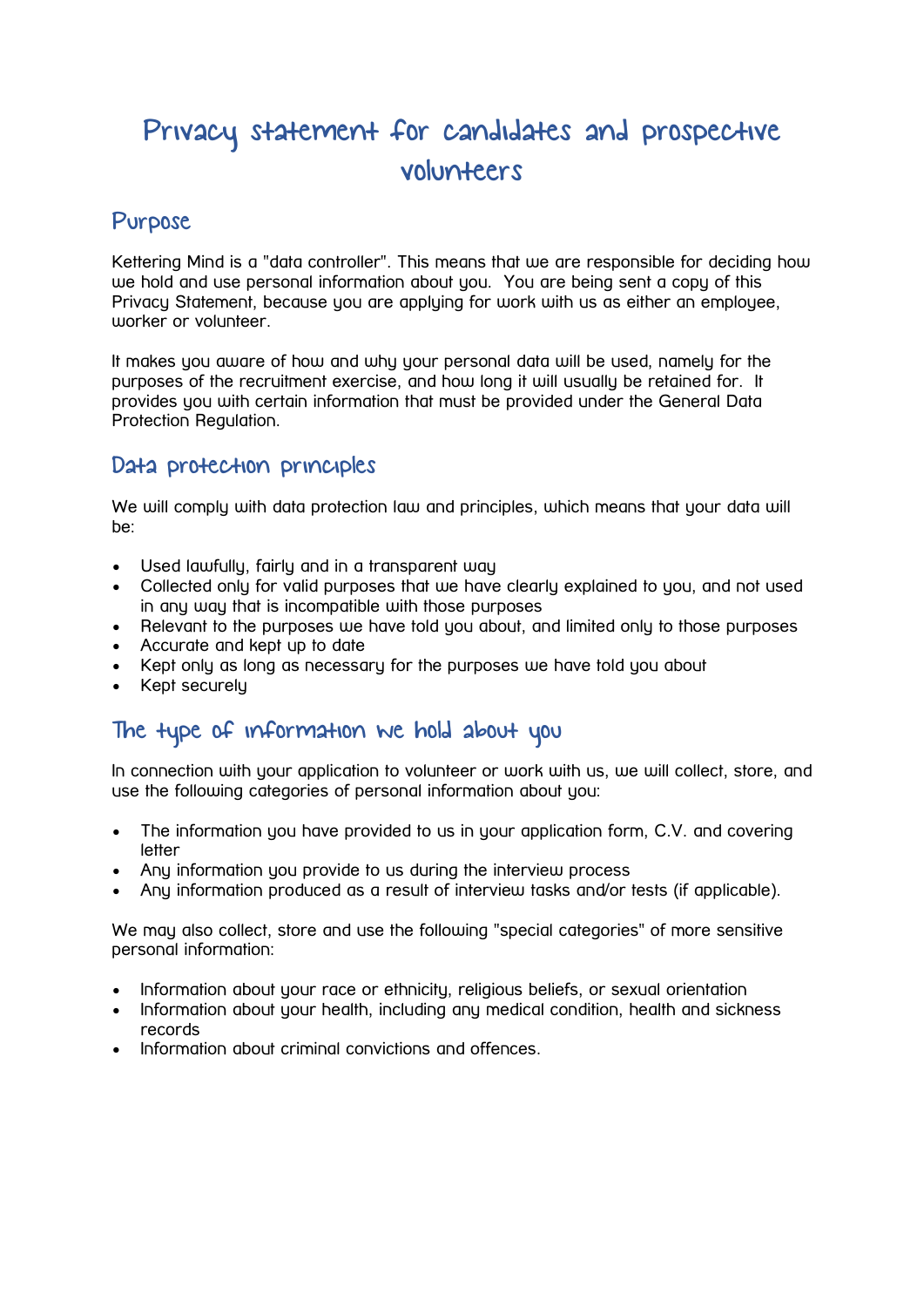# How is your personal information collected?

We collect personal information about candidates from the following sources:

- You, the candidate or prospective volunteer (either directly or indirectly via third party recruitment and volunteering sites)
- Specified recruitment agencies
- Disclosure & Barring Service, in respect of criminal convictions
- Your named referees, from whom we collect the following information including: name, job title, employment dates, sickness rates, safeguarding concerns, disciplinary information, and performance summary (where applicable).

### How we will use information about you

We need to process your personal information to decide whether to enter into a contract with you. For candidates, having received your application form and/or CV and Covering Letter, we will then process that information to decide whether you meet the basic requirements to be shortlisted for the role.

If you do, we will decide whether your application is strong enough to invite to interview. If we decide to call you for an interview, we will use the information you provide to us at the interview to decide whether to offer you the role.

If we decide to offer you the role, we will then take-up references, and carry out a criminal records check, as well as all other pre-employment checks.

For prospective volunteers, having received your application form, we will use the information provided to us to contact you for an informal chat or invite you to an interview. If you decide to continue with your application, we will then take up references. We may carry out a criminal record check, in accordance with the law, as well as all other compliance checks, in order to satisfy requirements before confirming your start date. We will only use your personal information when the law allows us to do so.

Most commonly, we will use your personal information in the following circumstances:

- Where it's necessary for the performance of a contract we have entered into or are truing to enter into with you:
	- o Communicate with you about the recruitment process
	- o Making a decision about your recruitment or appointment
	- $\circ$  Determining the terms on which you work for us
	- $\circ$  Administering the contract we have entered into with you.
- Where we need to comply with a legal obligation:
	- o To carry out background and reference checks, where applicable
	- o Assessing qualifications, skills, suitability, and Professional Registrations (where applicable) for a particular role or task
	- o Keep records related to our hiring processes.
- Where it is necessary for the legitimate interests of Kettering Mind (or those of a third party) in carrying out our work as a registered charity and your interests, and fundamental rights do not override those interests:
- o To conduct data analytics studies to review our service;
- o Equal opportunities monitoring;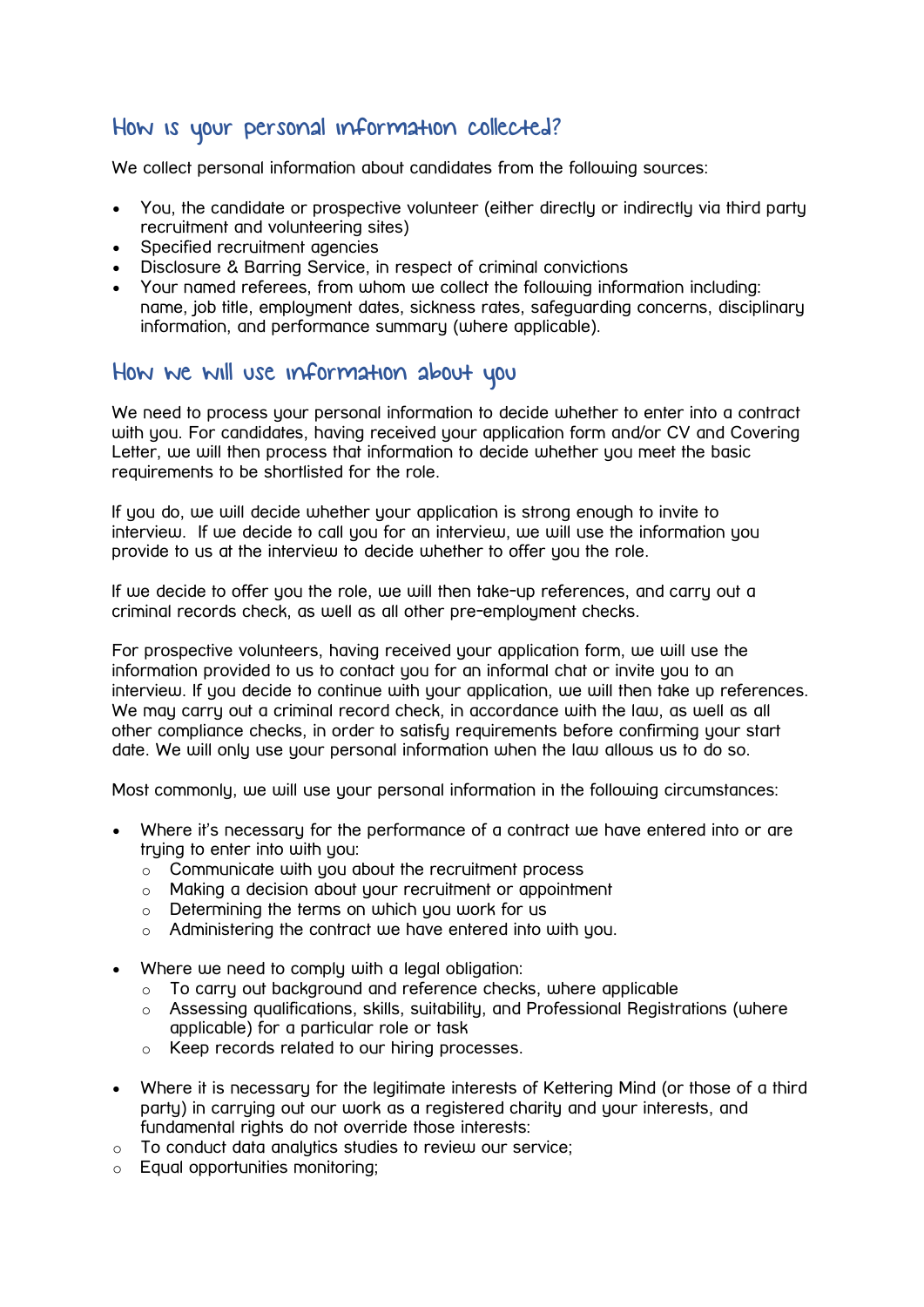- $\circ$  To carry out background and DBS checks (for safeguarding purposes if you are likely to be in contact with children or vulnerable adults as part of your role)
- $\circ$  To understand the volunteering opportunities you may be interested in and your communication preferences
- In limited circumstances we will process your data where we have your consent as follows:
- $\circ$  To keep in touch with you about employment or volunteering news and opportunities.

We may also use your personal information in the following situations, which are likely to be rare:

- Where we need to protect your vital (life or death) interests (or someone else's vital interests).
- Where it is needed in the public interest or for official purposes.

You can change your contact preferences, or ask us to stop sending you these opportunities, at any point, by contacting us: [info@ketteringmind.org.uk](mailto:info@ketteringmind.org.uk)

## If you fail to provide personal information

If you fail to provide information when requested, which is necessary for us to consider your application (such as evidence of qualifications or work history) we will not be able to process your application successfully. For example, if we require references for this role, and you fail to provide us with relevant details, we will not be able to take your application further.

#### How we use particularly sensitive personal information

We will use your particularly sensitive personal information in the following ways:

- We will use information about your disability status to consider whether we need to provide appropriate adjustments during the recruitment process, for example, whether adjustments need to be made [during a test or interview]
- We will use information about your race or national or ethnic origin, religious, philosophical or moral beliefs, or your sexual life or sexual orientation, to ensure meaningful equal opportunity monitoring and reporting.

#### Information about criminal convictions

As part of our pre-employment checks for certain roles, we are required to carry out a criminal records check (otherwise known as a Disclosure & Barring Service check). This check is to satisfy ourselves that there is nothing in your criminal convictions history which makes you unsuitable for the role working with our vulnerable client groups.

If you are successful after interview, you will be required to complete a Disclosure & Barring Service application that will be sent to the Disclosure and Barring Service (DBS) who are an executive agency of the Home Office. We have in place an appropriate policy document and safeguards which we are required by law to maintain when processing such data.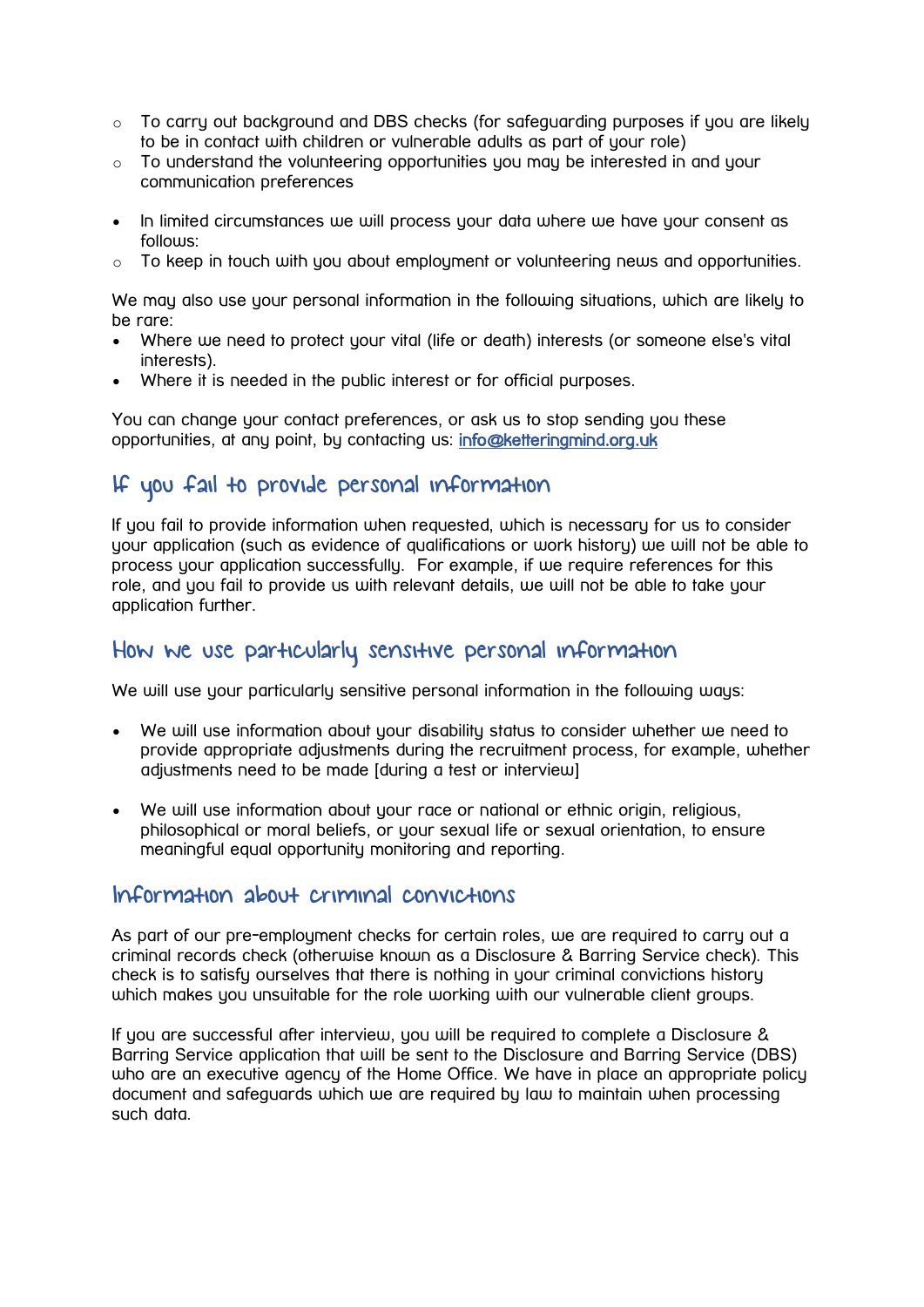## Data sharing

## Why might you share my personal information with third parties?

We may have to share data with third parties, including third-party service providers, for the purposes of processing your application. All our third-party service providers are required to take appropriate security measures to protect your personal information in line with our policies. We do not allow our third-party service providers to use your personal data for their own purposes. We only permit them to process your personal data for specified purposes and in accordance with our instructions. Kettering Mind will never share your data with third parties for their direct marketing purposes without your consent.

#### International transfers

We may occasionally use third-party service providers who process your data outside of the European Economic Area (EEA), in the US or Canada. In these cases, we will always ensure a similar degree of protection is afforded to your data.

#### Data security

We have appropriate security measures in place to prevent your personal information from being accidentally lost, used or accessed in an unauthorised way, altered or disclosed.

In addition, we limit access to your personal information to those employees, and other third parties who have a business need-to-know. They will only process your personal information on our instructions, and they are subject to a duty of confidentiality.

We have put in place procedures to deal with any suspected data security breach, and will notify you and any applicable regulator of a suspected breach, where we are legally required to do so.

### Data retention: how long will you use my information for?

If unsuccessful in your application for employment, we will retain your personal information for a period of twelve months after we have communicated our decision to you. We retain your personal information for that period so that we can show, in the event of a legal claim, that we have not discriminated against candidates on prohibited grounds, and that we have conducted the recruitment exercise in a fair and transparent way.

After this period, we will securely destroy your personal information, in accordance with our Record Retention & Disposal Policy & Procedure. If we wish to retain your personal information on file, on the basis that a further opportunity may arise in future and we may wish to consider you for that, we will write to you separately, seeking your explicit consent to retain your personal information for a fixed period.